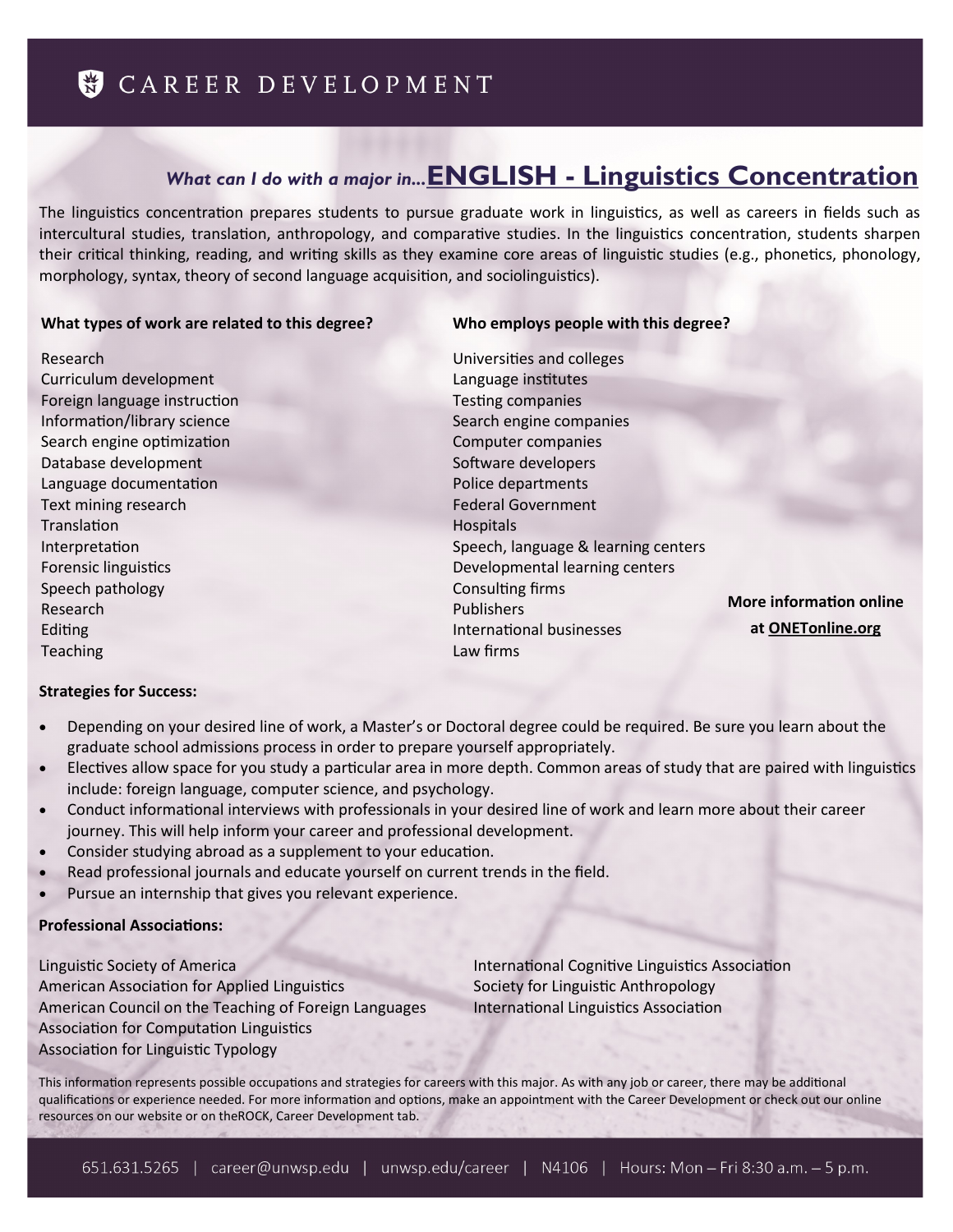# *What can I do with a major in...***ENGLISH - [Literature Concentration](https://www.unwsp.edu/web/english-dept/literature)**

The literature concentration prepares students to pursue graduate work in English, as well as careers in fields such as ministry, law, business, and teaching. In the literature concentration, students sharpen their critical thinking, reading, and writing skills as they analyze and write about American, British, classical, and multicultural literature. Electives allow students to focus on specific authors, genres, periods, and themes.

#### **What types of work are related to this degree?**

### **Who employs people with this degree?**

Media and journalism Publishing Curriculum development Copywriting Technical writing Database development Public relations Teaching Law Research Editing Freelance writing/consulting Corporate communication Journalist Book critic

Universities and colleges Testing companies Consulting firms Publishers Small-to-mid size businesses Mid-to-large size businesses Law firms Newspapers Self-employed/freelance Technical industries Magazines Libraries Museums Non-profits Public relations firms **More information online at [ONETonline.org](http://www.onetonline.org/find/descriptor/browse/Knowledge/)**

### **Strategies for Success:**

- English Literature is a non-vocational degree, which means it is not geared toward a specific career path, rather it provides you with skills that can be applied in various careers.
- English Literature builds strong analysis skills which can be utilized in many different fields.
- A major in English is good preparation for continued graduate or professional training in areas such as English, law, political science/government, public administration, communications, and seminary.
- Consider obtaining additional areas of expertise (e.g. journalism, broadcasting, politics) for more specialized positions.
- Conduct informational interviews with professionals in your desired line of work.
- Pursue an internship that gives you relevant experience.
- Join professional associations. Attend their conferences and read their journals.

### **Professional Associations:**

[Magazine Publishers of America](http://www.magazine.org/) [Association of American Publishers](http://www.publishers.org/) [Society for Technical Communication](http://www.stc.org/) [American Copy Editors Society](http://www.copydesk.org/) [National Council of Teachers of English](http://www.ncte.org/) [The Association of Literary Scholars, Critics and Writers](http://www.alscw.org/) [American Comparative Literature Association](https://www.acla.org/) [National Newspaper Publishers Association](http://www.nnpa.org/) [American Medical Writers Association](http://www.amwa.org/)

This information represents possible occupations and strategies for careers with this major. As with any job or career, there may be additional qualifications or experience needed. For more information and options, make an appointment with Career Development or check out our online resources on our website or on theROCK, Career Development tab.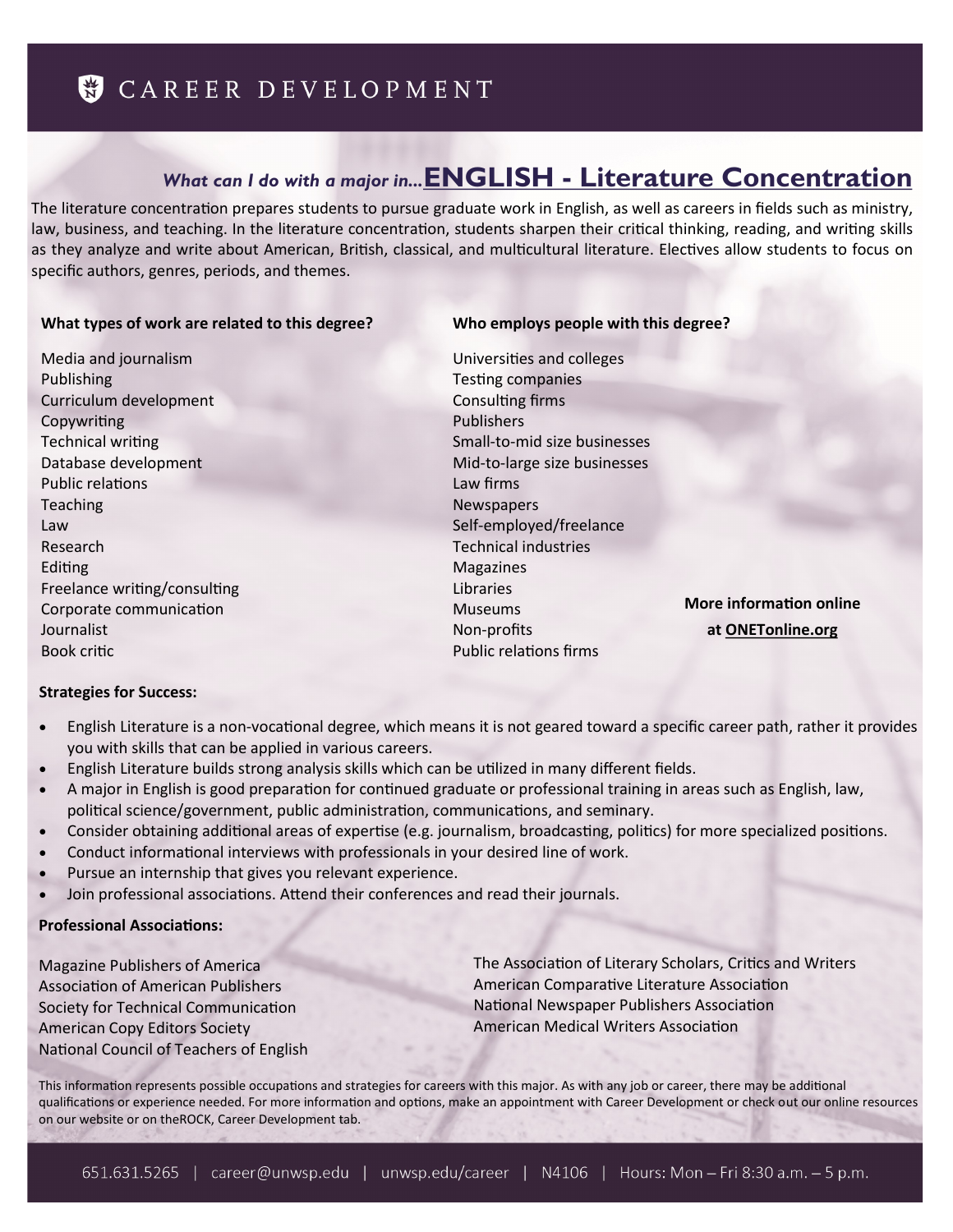# *What can I do with a major in...***ENGLISH - [Literature & Writing](https://www.unwsp.edu/web/english-dept/literature-writing)**

The literature and writing concentration prepares students to pursue graduate work in English, as well as careers in fields such as the ministry, law, business, teaching, technical writing, publishing, and freelancing. In the literature and writing concentration, students sharpen their critical thinking, reading, and writing skills as they analyze and write about literary texts and as they engage in three primary genres of writing: creative, expository, and technical.

### **What types of work are related to this degree?**

## **Who employs people with this degree?**

Creative writing Grant and proposal writing Technical writing and editing Media and journalism Publishing Curriculum development Copywriting Public relations Teaching Law Research Editing Freelance writing/consulting Corporate communication Journalist

Universities and colleges Consulting firms Publishers Small-to-mid size businesses Mid-to-large size businesses Law firms Newspapers Technical industries Magazines Libraries Public relations firms Non-profits Self-employed/freelance Educational publishing

**More information online at [ONETonline.org](http://www.onetonline.org/find/descriptor/browse/Knowledge/)**

### **Strategies for Success:**

- Pursuing an English major with a literature and writing concentration can be good preparation for graduate or professional training in areas such as English, law, political science, religious studies, etc.
- Develop a specialty area of interest via additional coursework and/or work experience for greater marketability within that specific career field.
- For fields such as technical writing, finance writing, legal writing or other specialties in writing, research the needed education and/or professional certifications.
- Consider cultivating other career opportunities to supplement a freelance writing income.
- Experience is key! Seek out any opportunity (paid or unpaid) to write so you can gain experience, network and build a solid portfolio.

### **Professional Associations:**

[Magazine Publishers of America](http://www.magazine.org/) [Association of American Publishers](http://www.publishers.org/) [Society for Technical Communication](http://www.stc.org/) [American Copy Editors Society](http://www.copydesk.org/) [American Society of Newspaper Editors](http://asne.org/) [National Council of Teachers of English](http://www.ncte.org/) [The Association of Literary Scholars, Critics and Writers](http://www.alscw.org/) [National Newspaper Publishers Association](http://www.nnpa.org/) [American Medical Writers Association](http://www.amwa.org/) [American Grant Writers' Association](http://www.agwa.us/)

This information represents possible occupations and strategies for careers with this major. As with any job or career, there may be additional qualifications or experience needed. For more information and options, make an appointment with Career Development or check out our online resources on our website or on theROCK, Career Development tab.